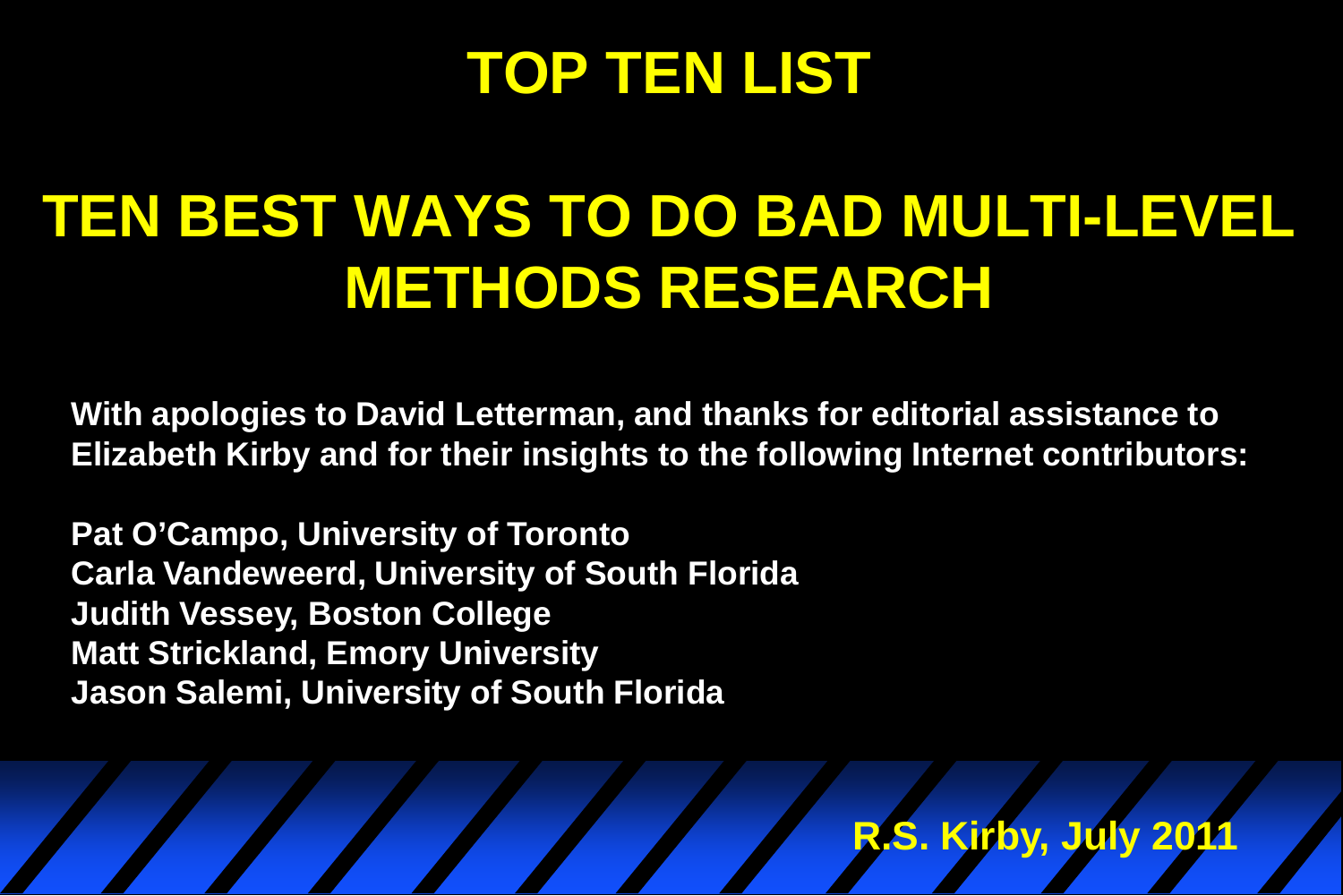# **Number 10 Statistical Power Corrupts . . .**

**Determine the statistical power of your multi-level analysis using the lowest level of data (the one with the most cases). Don't worry about the numbers of higher level groupings – consider them powerless.**

**Confused? Just guess about the number of cases you need for power when doing the analysis.**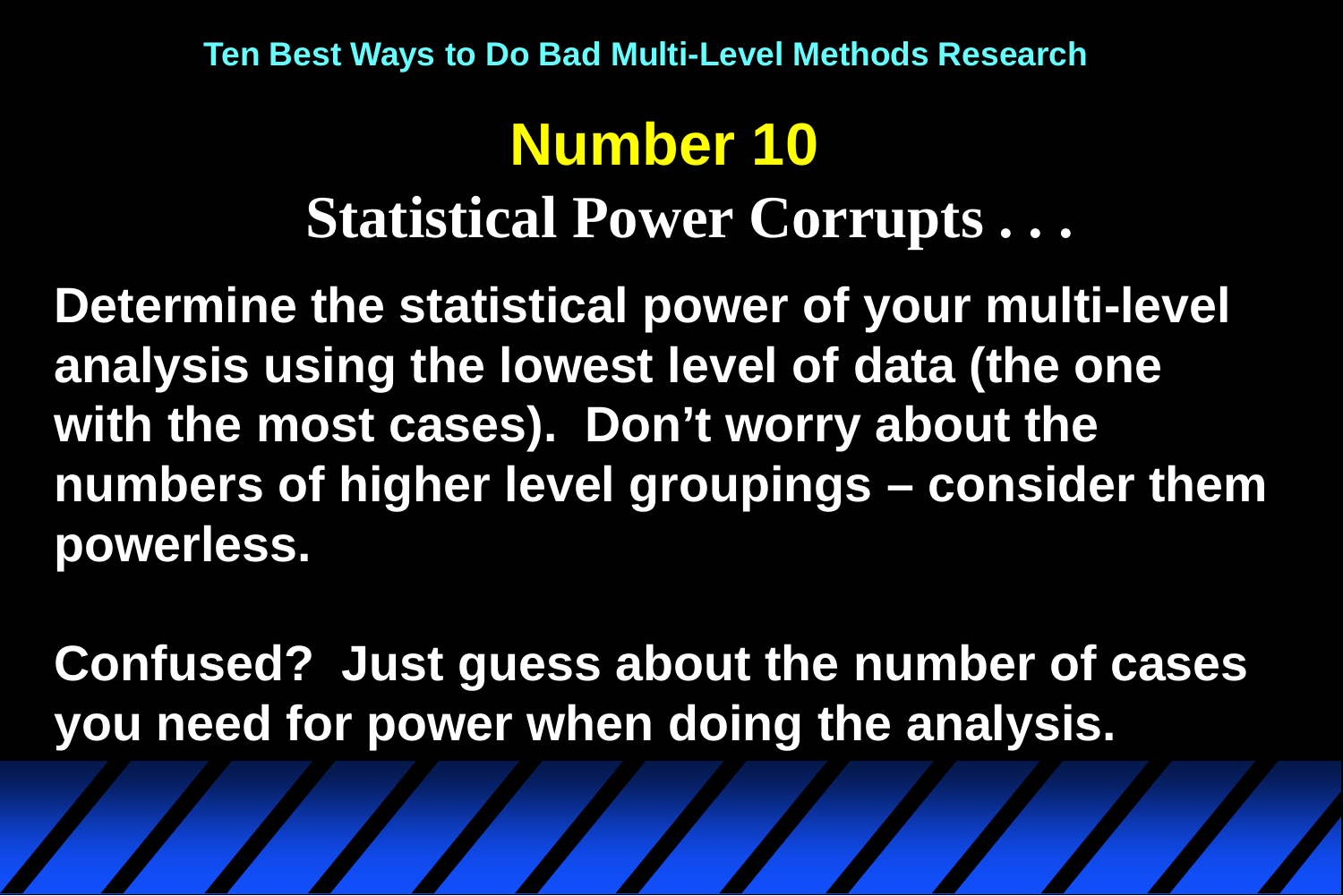## **Number 9 The More, the Merrier**

**Use as many variables as you like for each analysis. The number of cases you have at each level is irrelevant, as are indicators of model fit if the analysis shows anything 'significant'.**

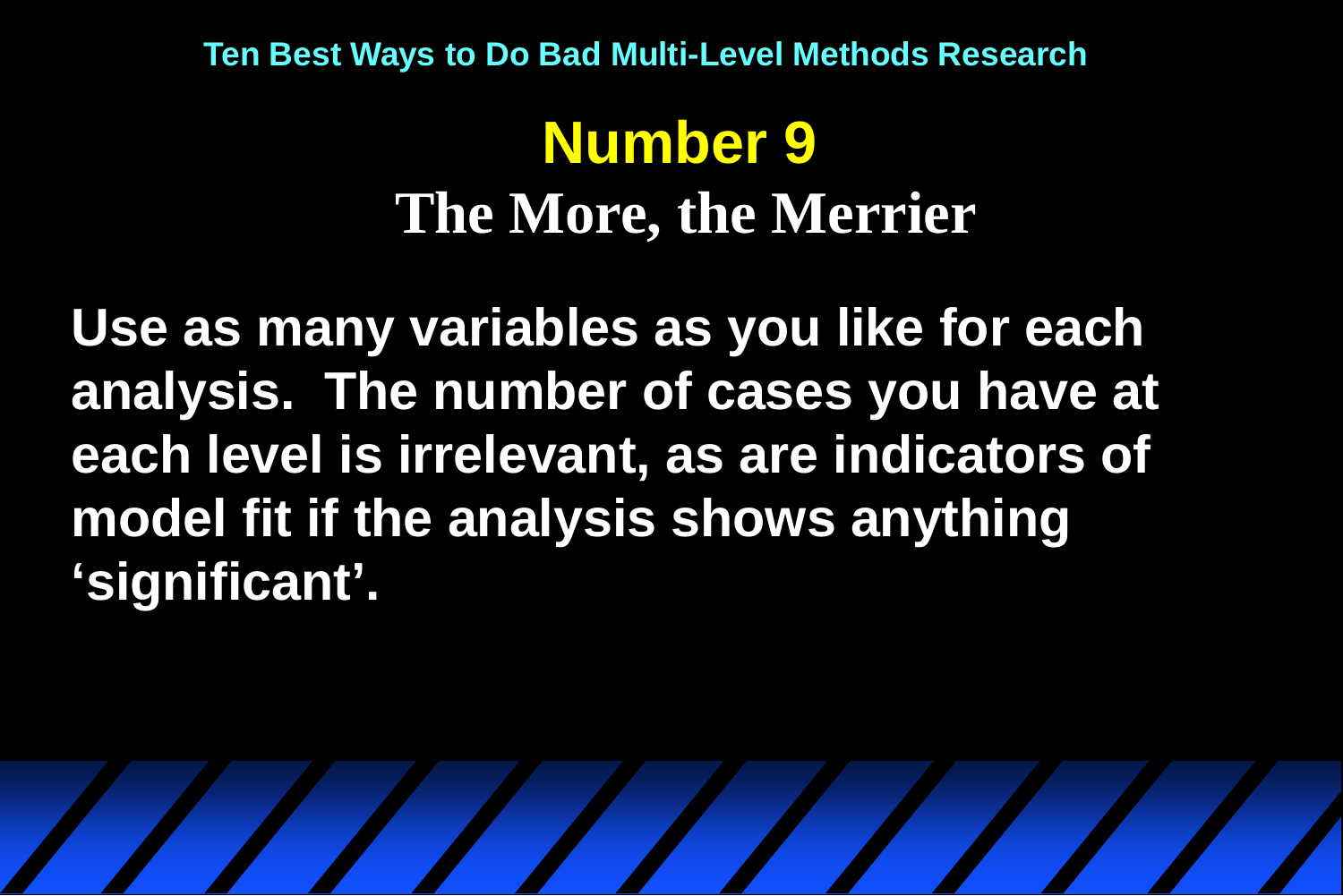**Number 8 Abracadabra**

**Multi-level models have magical powers. Assume that all issues and concerns in study design and data collection are remedied through the use of a multi-level model.**

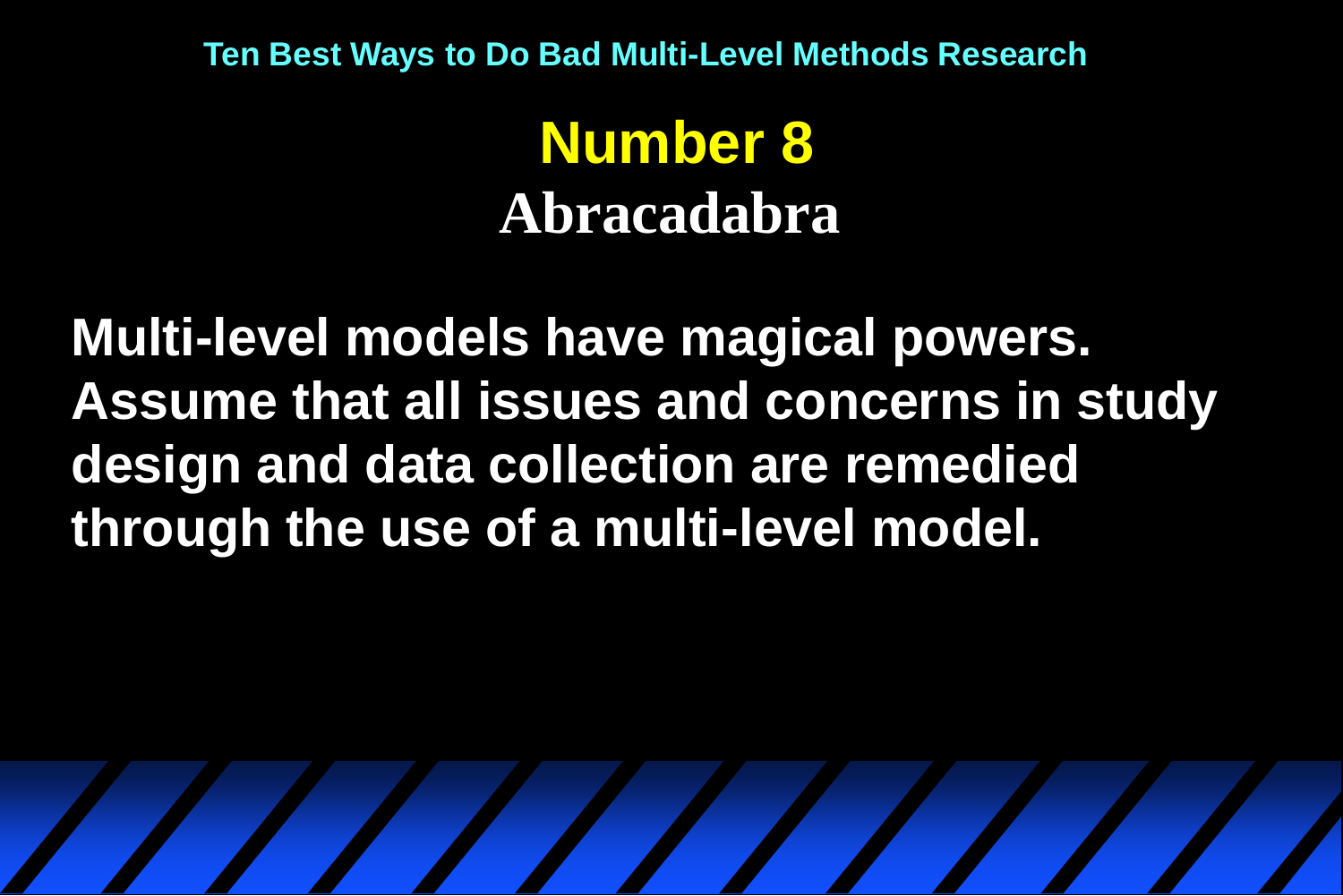# **Number 7 Default Settings Rule**

**A major challenge in setting up your analysis is the selection of the appropriate covariance structure.**

**So – regardless of how big your dataset is, just fit the unstructured covariance structure and go with that. You'll end up with model results . . . which will almost certainly be wrong.**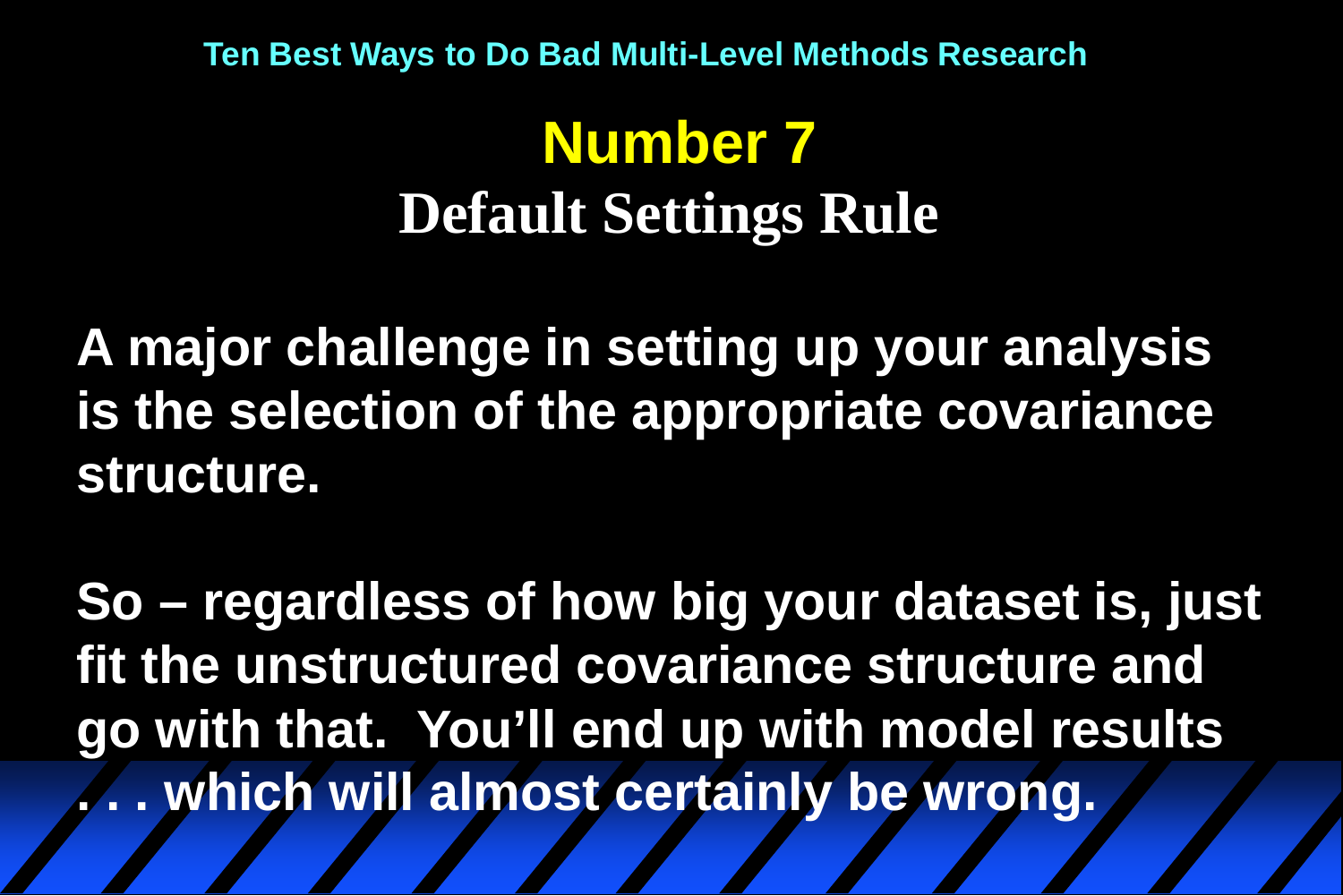#### **Number 6 In the Eye of the Beholder**

**Level of measurement doesn't matter, and the only variables of importance to your study are those included in the analysis. No one is interested in how your operational measures were constructed, and as you did this so expertly there's no need to mention any of these issues as potential study limitations.**

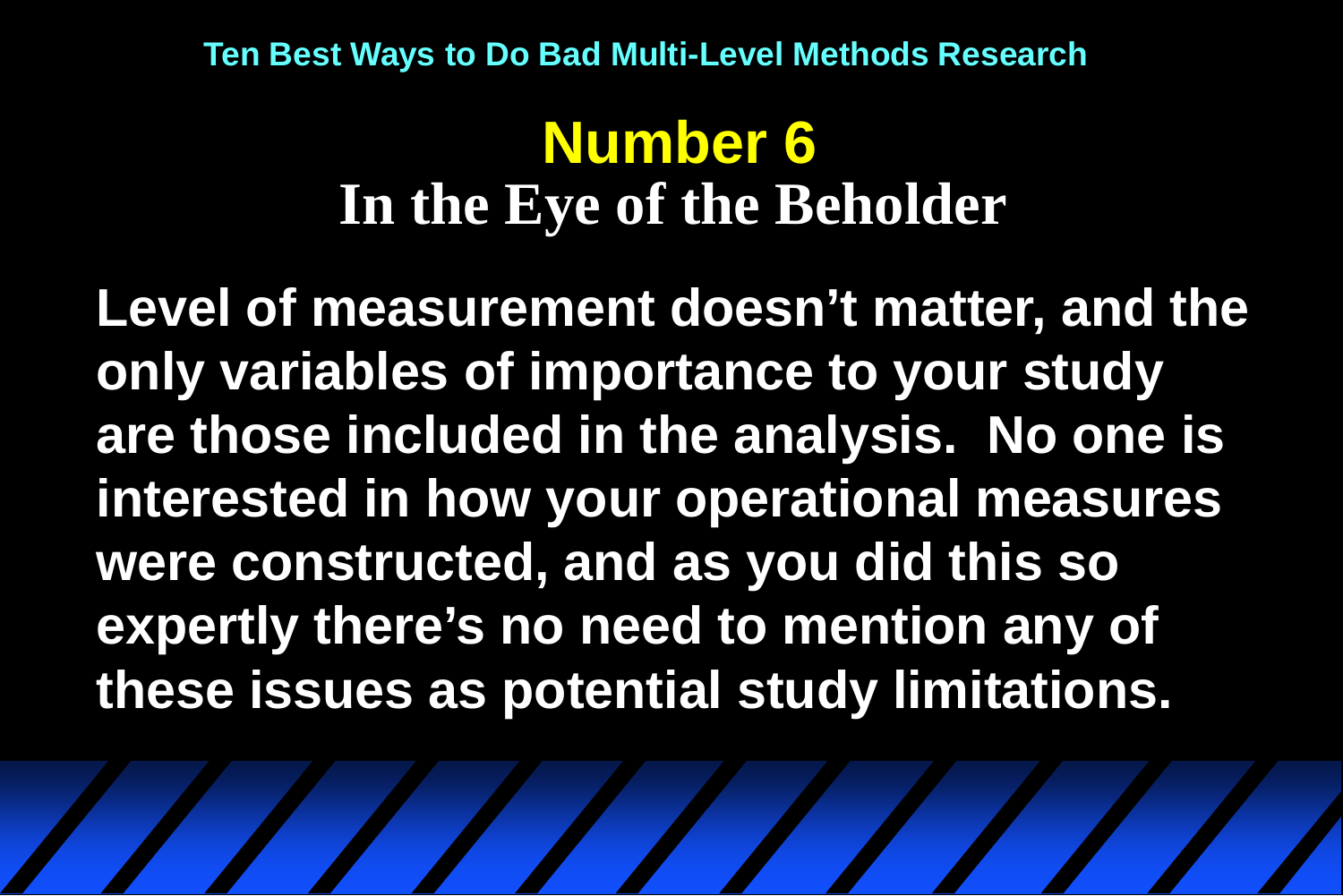### **Number 5 It's All Just Data in the End . . . Ten Best Ways to Do Bad Multi-Level Methods Research**

**Multi-level analyses are as simple as multiple linear regression. How you load the data into the models makes no difference in the statistical results regardless of the type of analysis you perform.** 

**Remember, fixed effects are for fools (also known as 'dismal scientists'), and analyses with undeclared class variables always yield valid results.**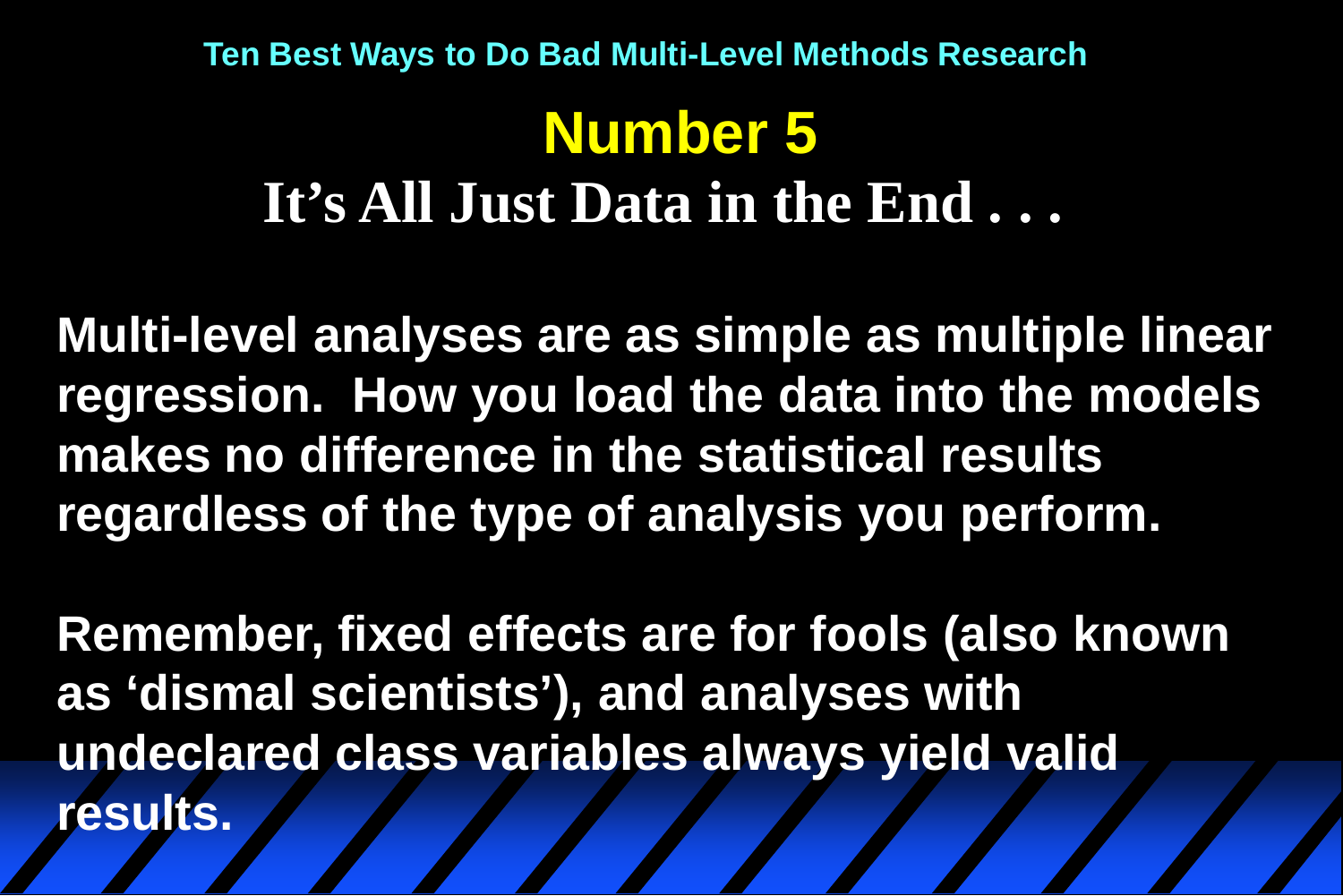### **Number 4 Don't Forget the Kitchen Sink Ten Best Ways to Do Bad Multi-Level Methods Research**

**Typically you will have considerably more data on individual level factors than on higher level factors in your 2 level model. Go ahead and use all the variables you possibly can – overadjustment has no consequences for the statistical integrity of your analysis.**

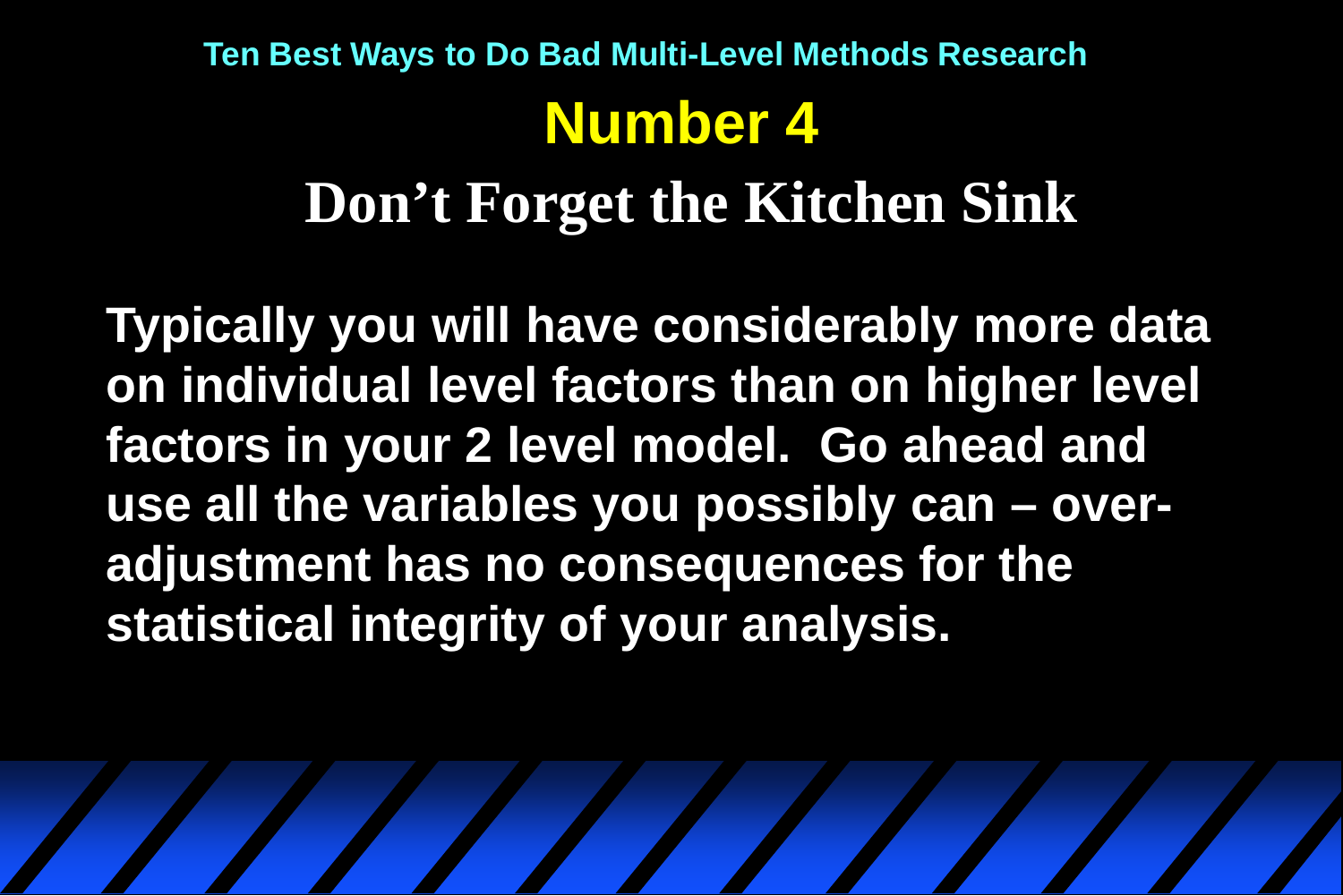#### **Number 3 Is There a Scientific Method to His Madness?**

**If you hypothesized a significant association between a predictor and an outcome and found none, just recode the data as much as needed to force the desired result. After all, your instincts as a researcher are unlikely to be wrong, so feel free to manipulate the data as needed to get support for your hypothesis.**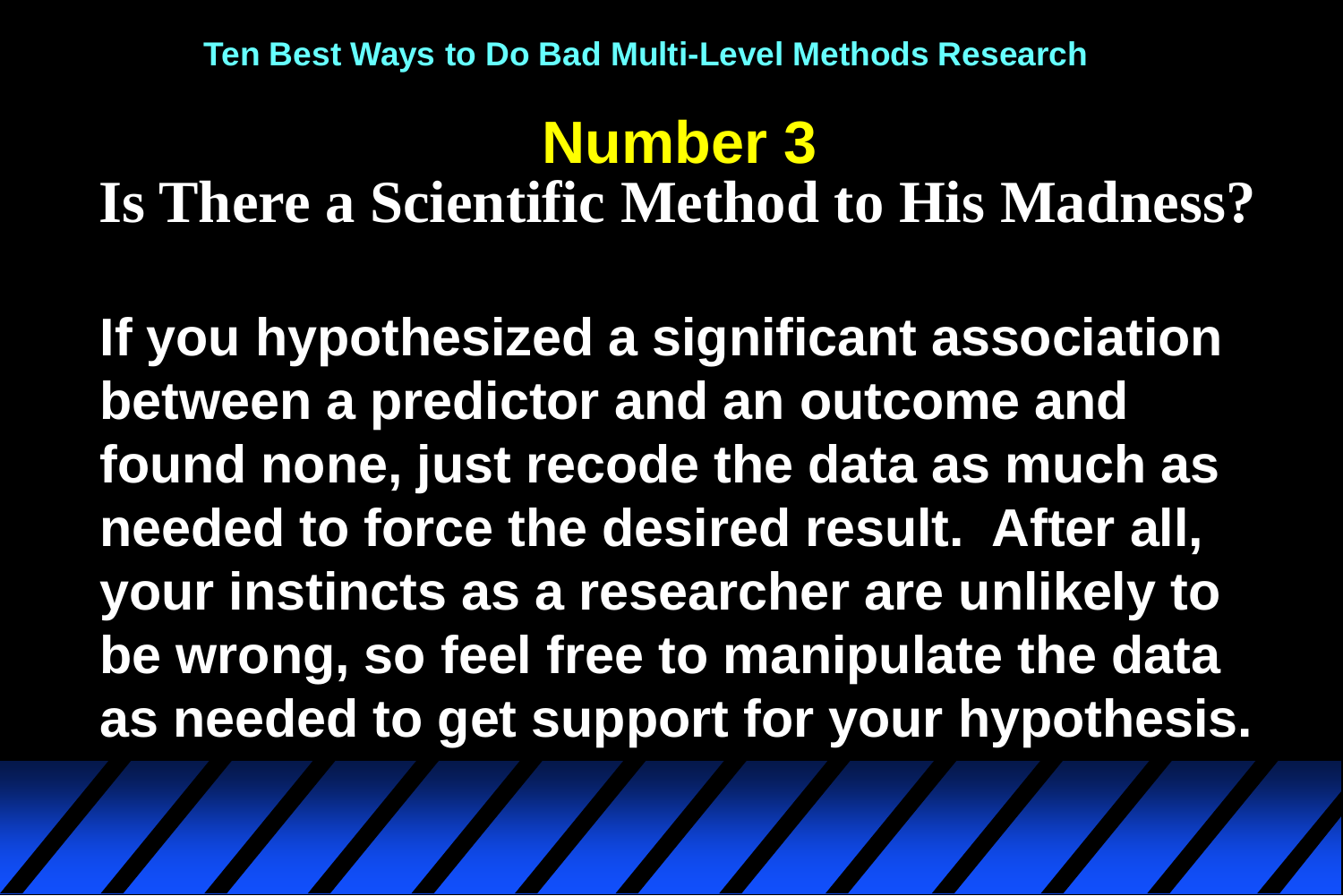## **Number 2 One Size Fits All**

**Clarity in stating your research questions is for fools. Just set up the analysis of individual and neighborhood factors and interpret the results.**

**It doesn't matter whether you want to know if neighborhoods matter over and above individual risk factors, or whether your primary interest is in neighborhood factors, or in specific neighborhood factors. The same model should suffice to test all of these assertions.**